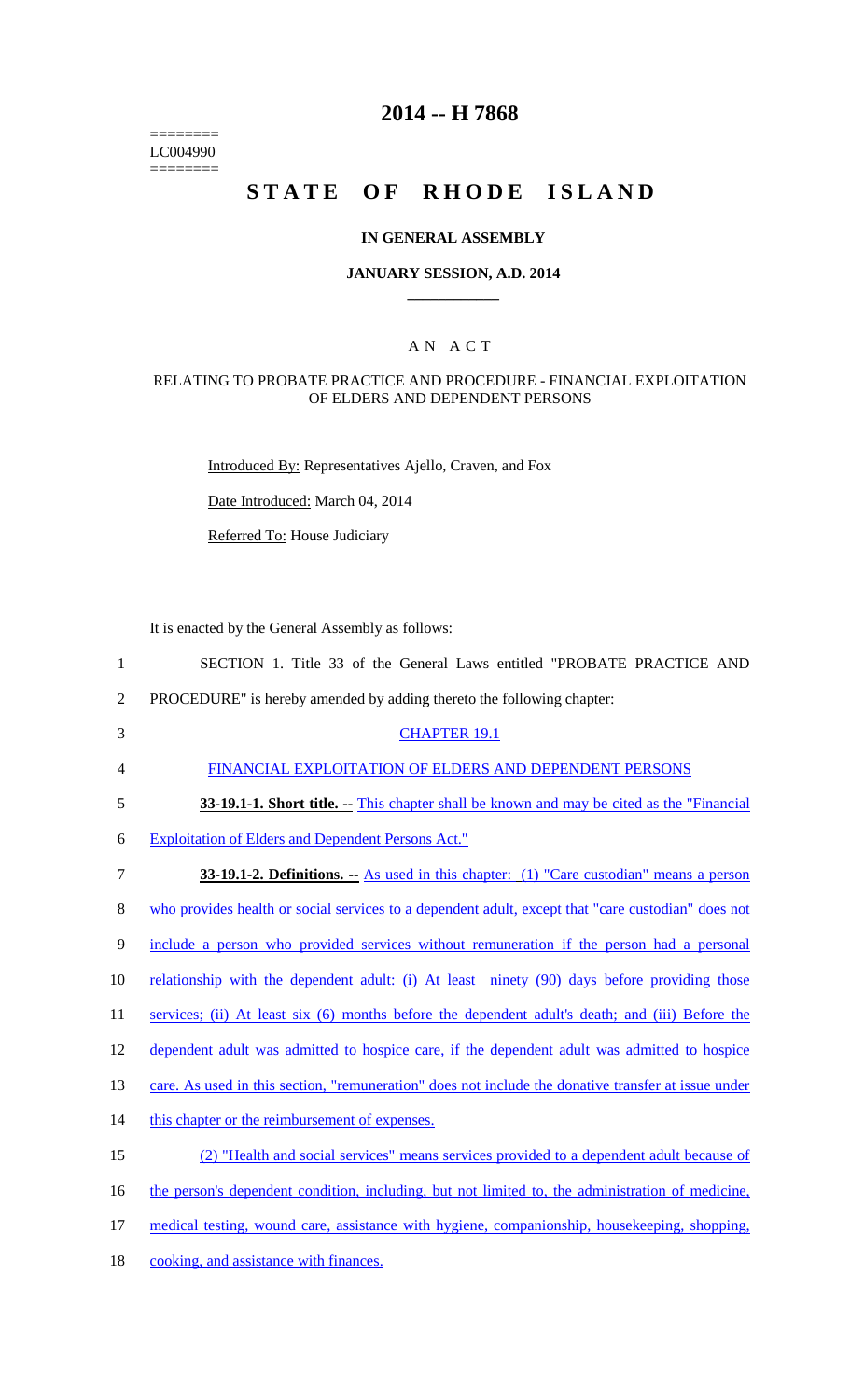| $\mathbf{1}$   | (3) "Dependent adult" means a person who, at the time of executing the instrument at                 |
|----------------|------------------------------------------------------------------------------------------------------|
| $\overline{2}$ | issue under this section, was a person described in either of the following:                         |
| 3              | (i) The person was sixty-five (65) years of age or older and satisfied one or both of the            |
| 4              | following criteria:                                                                                  |
| 5              | (A) The person was unable to provide properly for his or her personal needs for physical             |
| 6              | health, food, clothing, or shelter;                                                                  |
| 7              | (B) Due to one or more deficits in the mental functions listed in $\S$ 11-5-12(b)(2), the            |
| 8              | person had difficulty managing his or her own financial resources, or resisting fraud or undue       |
| 9              | influences.                                                                                          |
| 10             | (ii) The person was eighteen (18) years of age or older and satisfied one or both of the             |
| 11             | following criteria:                                                                                  |
| 12             | (A) The person was unable to provide properly for his or her personal needs for physical             |
| 13             | health, food, clothing, or shelter.                                                                  |
| 14             | (B) Due to one or more deficits in the mental functions listed in $\S$ 11-5-12(b)(2), the            |
| 15             | person had substantial difficulty managing his or her own financial resources, or resisting fraud or |
| 16             | undue influences.                                                                                    |
| 17             | (4) "Independent attorney" means an attorney who has no legal, business, financial,                  |
| 18             | professional, or personal relationship with the beneficiary of a donative transfer at issue under    |
| 19             | this chapter, and who would not be appointed as a fiduciary or receive any pecuniary benefit as a    |
| 20             | result of the operation of the instrument containing the donative transfer at issue under this       |
| 21             | chapter.                                                                                             |
| 22             | $(5)(i)$ A person who is "related by blood or affinity" to a specified person means any of           |
| 23             | the following persons:                                                                               |
| 24             | (A) A spouse or domestic partner of the specified person;                                            |
| 25             | (B) A relative within a specified degree of kinship described in $\S$ § 33-19.1-3 or 33-19.1-4       |
| 26             | to the specified person, or within a specified degree of kinship described in §§ 33-19.1-3 or 33-    |
| 27             | 19.1-4 to the spouse or domestic partner of the specified person; or                                 |
| 28             | (C) The spouse or domestic partner of a person described in subsection $5(i)(B)$ .                   |
| 29             | (ii) For the purposes of this definition, "spouse or domestic partner" includes a                    |
| 30             | predeceased spouse or predeceased domestic partner.                                                  |
| 31             | <b>33-19.1-3. Prohibited transaction.</b> - (a) A provision of any document or instrument,           |
| 32             | including commercial instruments as defined in title 6A, making a donative transfer to any of the    |
| 33             | <u>following persons is presumed to be the product of fraud or undue influence:</u>                  |
|                |                                                                                                      |

(1) The person who drafted the instrument;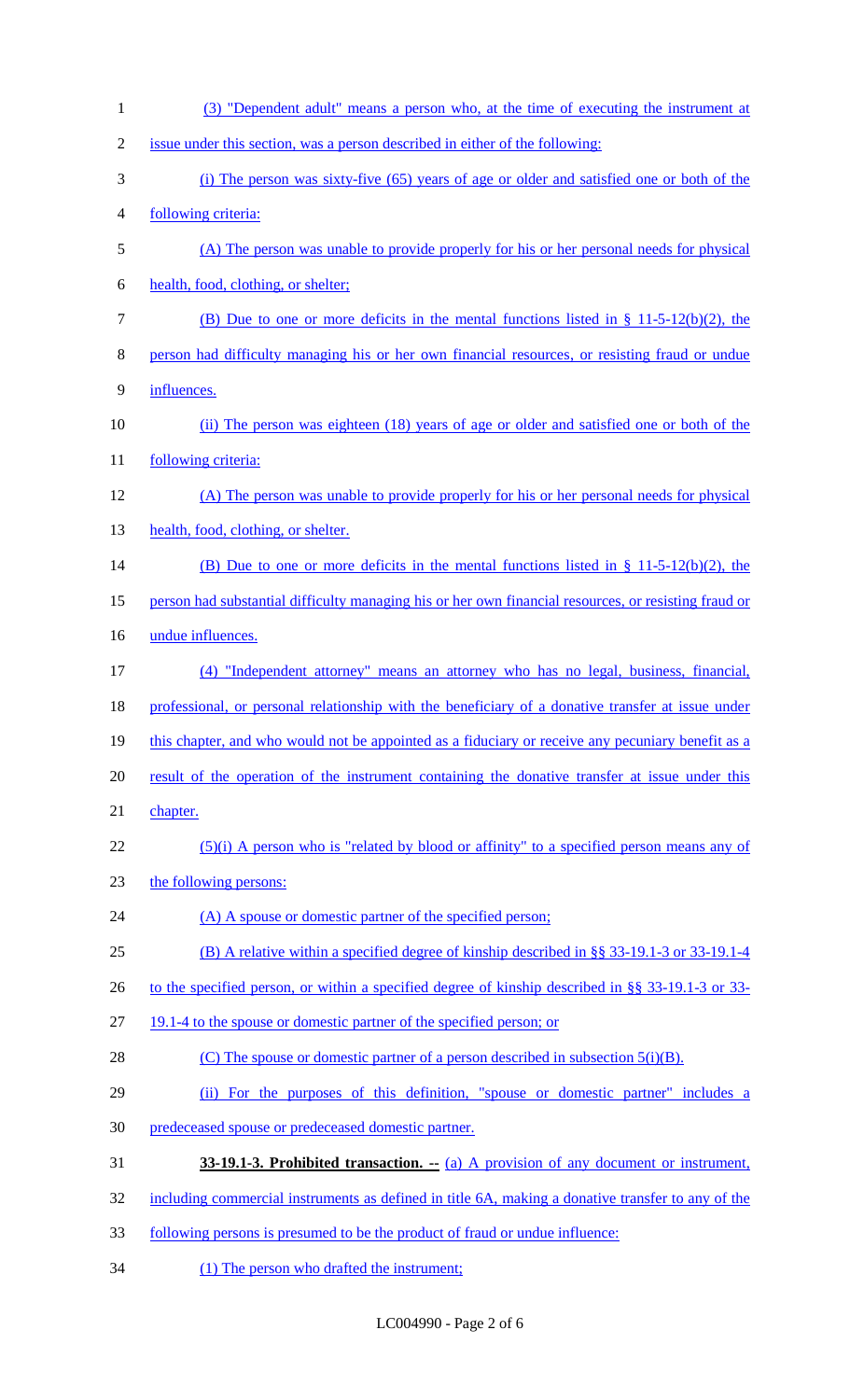| $\mathbf{1}$   | (2) A person in a fiduciary relationship with the transferor who transcribed the instrument           |
|----------------|-------------------------------------------------------------------------------------------------------|
| $\overline{2}$ | or caused it to be transcribed;                                                                       |
| 3              | (3) A care custodian of a transferor who is a dependent adult, but only if the instrument             |
| 4              | was executed during the period in which the care custodian provided services to the transferor, or    |
| 5              | within ninety (90) days before or after that period;                                                  |
| 6              | (4) A person who is related by blood or affinity, within the third degree, to any person              |
| 7              | described in subsections $(a)(1) - (a)(3)$ .                                                          |
| 8              | (5) A cohabitant or employee of any person described in subsections (a)(1) - (a)(3); or               |
| 9              | (6) A partner, shareholder, or employee of a law firm in which a person described in                  |
| 10             | subsections (a)(1) - (a)(2) has an ownership interest.                                                |
| 11             | (b) The presumption created by this section is a presumption affecting the burden of                  |
| 12             | proof. The presumption may be rebutted by proving, by clear and convincing evidence, that the         |
| 13             | donative transfer was not the product of fraud or undue influence.                                    |
| 14             | (c) Notwithstanding the provisions of subsections (a)(1) - (a)(2), and with respect to a              |
| 15             | donative transfer to the person who drafted the donative instrument, or to a person who is related    |
| 16             | to, or associated with, the drafter as described in subsections (a)(4) - (a)(6), the presumption      |
| 17             | created by this section is conclusive.                                                                |
| 18             | (d) If a beneficiary is unsuccessful in rebutting the presumption, the beneficiary shall bear         |
| 19             | all costs of the proceeding, including reasonable attorney's fees.                                    |
| 20             | <b>33-19.1-4. Exceptions.</b> -- Section 33-19.1-3 does not apply to any of the following             |
| 21             | instruments or transfers:                                                                             |
| 22             | (1) A donative transfer to a person who is related by blood or affinity, within the fourth            |
| 23             | $(4th)$ degree, to the transferor or is the cohabitant of the transferor.                             |
| 24             | (2) An instrument that is drafted or transcribed by a person who is related by blood or               |
| 25             | affinity, within the fourth $(4th)$ degree, to the transferor or is the cohabitant of the transferor. |
| 26             | (3) An instrument that is approved pursuant to an order of the superior, family, district or          |
| 27             | any probate court, after full disclosure of the relationships of the persons involved.                |
| 28             | (4) A donative transfer to a federal, state, or local public entity, an entity that qualifies for     |
| 29             | an exemption from taxation under section $501(c)(3)$ or $501(c)(19)$ of the Internal Revenue Code,    |
| 30             | or a trust holding the transferred property for the entity.                                           |
| 31             | (5) A donative transfer of property valued at five thousand dollars (\$5,000) or less, if the         |
| 32             | total value of the transferor's estate equals or exceeds the amount of fifty thousand dollars         |
| 33             | $$50,000$ ).                                                                                          |
| 34             | (6) An instrument executed outside of Rhode Island by a transferor who was not a                      |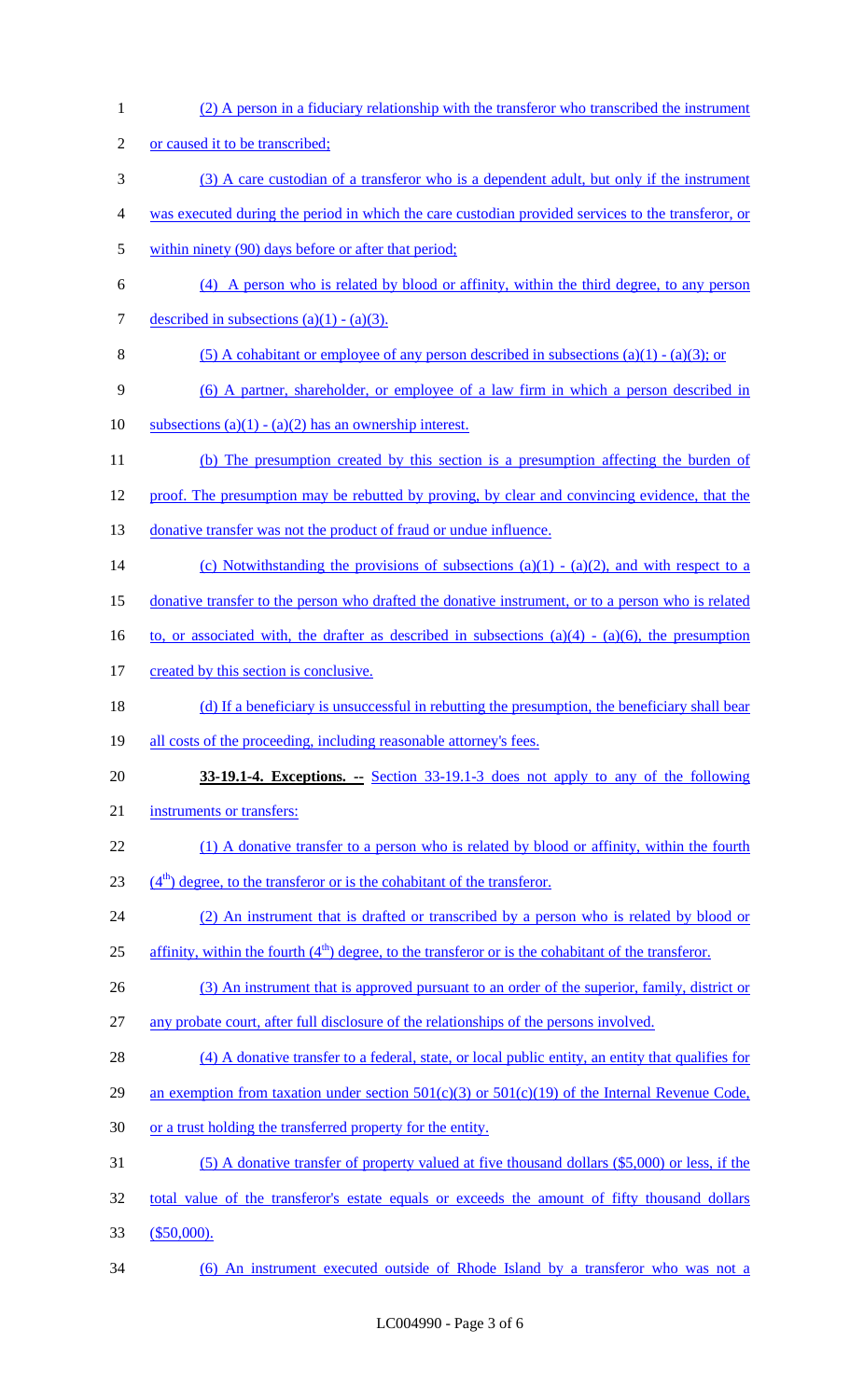|  |  |  | resident of Rhode Island when the instrument was executed. |  |
|--|--|--|------------------------------------------------------------|--|
|  |  |  |                                                            |  |

| $\overline{2}$ | 33-19.1-5. Review by independent attorney – Certificate of review. $-$ (a) A gift is not              |
|----------------|-------------------------------------------------------------------------------------------------------|
| 3              | subject to $\S$ 33-19.1-3 if the instrument is reviewed by an independent attorney who counsels the   |
| $\overline{4}$ | transferor, out of the presence of any heir or proposed beneficiary, about the nature and             |
| 5              | consequences of the intended transfer, including the effect of the intended transfer on the           |
| 6              | transferor's heirs and on any beneficiary of a prior donative instrument, attempts to determine if    |
| $\tau$         | the intended transfer is the result of fraud or undue influence, and signs and delivers to the        |
| $8\,$          | transferor an original certificate in substantially the following form:                               |
| 9              | "CERTIFICATE OF INDEPENDENT REVIEW                                                                    |
| 10             | I, have reviewed                                                                                      |
| 11             | (attorney's name)                                                                                     |
| 12             | and have counseled the transferor,                                                                    |
| 13             | (name of instrument)                                                                                  |
| 14             | on the nature and consequences of any                                                                 |
| 15             | (name of transferor)                                                                                  |
| 16             | transfers of property to                                                                              |
| 17             | (name of person described in $\S$ 33-19.1-3) that would be made by the instrument.                    |
| 18             | I am an "independent attorney" as defined in $\S$ 33-19.1-2 and I am in a position to advise          |
| 19             | the transferor independently, impartially, and confidentially as to the consequences of the           |
| 20             | transfer.<br>basis of<br>this counsel, I conclude that the transfers<br>On the<br>to                  |
| 21             | that would (name of person described in $\S$ 33-                                                      |
| 22             | 19.1-3) be made by the instrument are not the product of fraud or undue influence.                    |
| 23             | $\pmb{\mathsf{H}}$                                                                                    |
| 24             | (Name of Attorney)<br>$(Bar\#)$<br>(Date)                                                             |
| 25             | (b) An attorney whose written engagement, signed by the transferor, is expressly limited              |
| 26             | solely to compliance with the requirements of this section, shall not be considered to otherwise      |
| 27             | represent the transferor as a client.                                                                 |
| 28             | (c) An attorney who drafts an instrument can review and certify the same instrument                   |
| 29             | pursuant to this section, but only as to a gift to a care custodian. In all other circumstances, an   |
| 30             | attorney who drafts an instrument may not review and certify the instrument.                          |
| 31             | (d) If the certificate is prepared by an attorney other than the attorney who drafted the             |
| 32             | instrument that is under review, a copy of the signed certification shall be provided to the drafting |
| 33             | attorney.                                                                                             |
| 34             | 33-19.1-6. Failure of gift. -- If a gift fails under this chapter, the instrument making the          |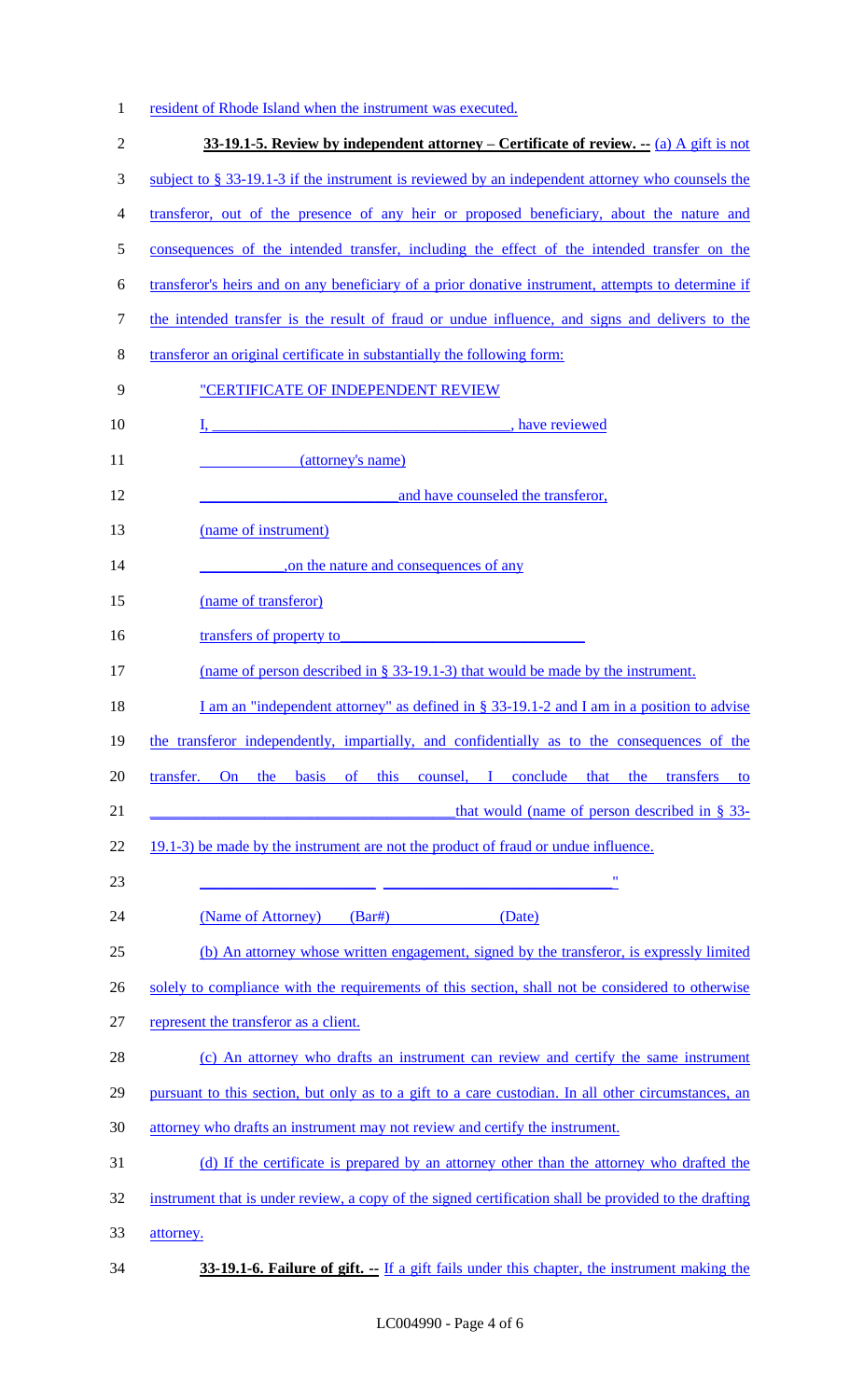gift shall operate as if the beneficiary had predeceased the transferor without spouse, domestic partner, or issue. **33-19.1-7. Liability. --** (a) A person is not liable for transferring property pursuant to an instrument that is subject to the presumption created under § 33-19.1-3, unless the person is 5 served with notice, prior to transferring the property, that the instrument has been contested under this section. (b) A person who is served with notice that an instrument has been contested under this section is not liable for failing to transfer property pursuant to the instrument, unless the person is served with notice that the validity of the transfer has been conclusively determined by a court. **33-19.1-8. Non-Waiveability.** -- This chapter applies notwithstanding a contrary 11 provision in an instrument. **33-19.1-9. Applicability to present documents.** -- (a) This section shall apply to 13 instruments that become irrevocable on or after January 1, 2015. For the purposes of this section, 14 an instrument that is otherwise revocable or amendable shall be deemed to be irrevocable if, on or after January 1, 2015, the transferor by reason of incapacity was unable to change the disposition 16 of the transferor's property and did not regain capacity before the date of the transferor's death. (b) It is the intent of the general assembly that this chapter supplements the common law 18 on undue influence, without superseding or interfering in the operation of that law. Nothing in 19 this chapter precludes an action to contest a donative transfer under the common law or under any 20 other applicable law. This chapter is declarative of existing law. SECTION 2. This act shall take effect on January 1, 2015.

======== LC004990 ========